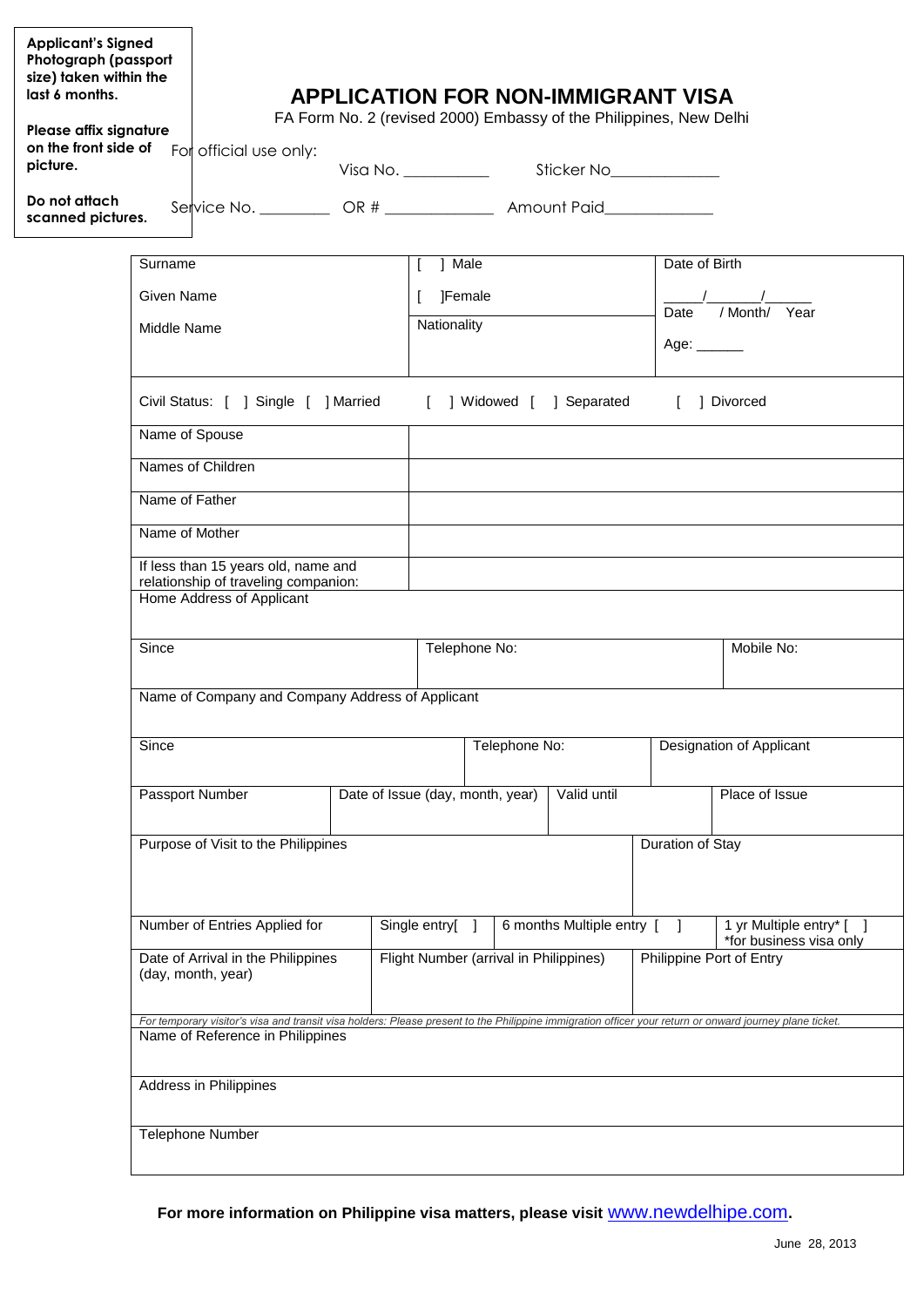For business visa applicants, will you extend your stay in the Philippines by converting to 9(g), 9(f) or 47(a-2)? [ ] No [ ] Yes. If yes, please explain. \_\_\_\_\_\_\_\_\_\_\_\_\_\_\_\_\_\_\_\_\_\_\_\_\_\_\_\_\_\_\_\_\_\_\_\_\_\_\_\_\_\_\_\_\_\_\_\_\_\_\_\_\_\_\_\_\_\_\_\_\_\_\_\_\_\_\_\_\_\_\_\_\_\_\_\_\_\_\_\_\_\_\_\_\_\_\_

Have you been convicted of any crime? [ ] No [ ] Yes. Please provide details.

Have you been issued a Philippine visa before? [ ] No [ ] Yes. Latest visa number issued: \_\_\_\_\_\_\_\_\_\_ Date of Issue

Do you have any communicable disease? [ ] No [ ] Yes. Please provide details.

Do you have a history of mental illness? [ ] No [ ] Yes. Please provide details.

Were you ever refused any kind of Philippine visa, denied admission into or deported from the Philippines and removed at government expense from the Philippines and other countries?

[ ] No [ ] Yes. Please provide circumstance

\_\_\_\_\_\_\_\_\_\_\_\_\_\_\_\_\_\_\_\_\_\_\_\_\_\_\_\_\_\_\_\_\_\_\_\_\_\_\_\_\_\_\_\_\_\_

**For those applying for a Philippine visa through a travel agent or representative.**

Name of Travel Agent/ Representative:

Contact details

- o I agree that any false or misleading statement and submission of fraudulent documents will result in the refusal of a visa.
- o I agree to submit documents in addition to those submitted as indicated in the List of Submission of Required Documents, if required.
- o I agree that submission of compete documentary requirements is not a guarantee that a visa will be issued.
- o I agree that since my application will go through the visa processing procedure, the processing visa fee that I will pay will not be refunded even if no visa is issued to me.
- o I agree that the possession of a visa does not automatically entitle the bearer to enter the Philippines upon arrival at any port or entry if he or she is found inadmissible.
- o I agree that I may enter the Philippines at the port of entry designated by the Philippine Immigration Authorities and under the conditions imposed by those authorities.
- o I have read and understood all the questions in this application form and the answers I have furnished on this form are true and correct to the best of my knowledge and belief.

*\_\_\_\_\_\_\_\_\_\_\_\_\_\_\_\_\_\_\_\_\_\_\_\_\_ \_\_\_\_\_\_\_\_\_\_\_\_\_\_\_\_\_\_\_\_\_\_\_\_\_\_\_\_\_\_* **DATE** SIGNATURE OF APPLICANT

## FOR OFFICIAL USE ONLY

Dear Applicant:

- You are requested to submit additional requirements to establish you as a qualified applicant for the visa category you have applied for within 5 working days upon receipt of notice from the Philippine Embassy, New Delhi.
- Your credentials have not established you as a qualified applicant for the visa category you have applied for.

## **For more information on Philippine visa matters, please visit** www.newdelhipe.com**.**